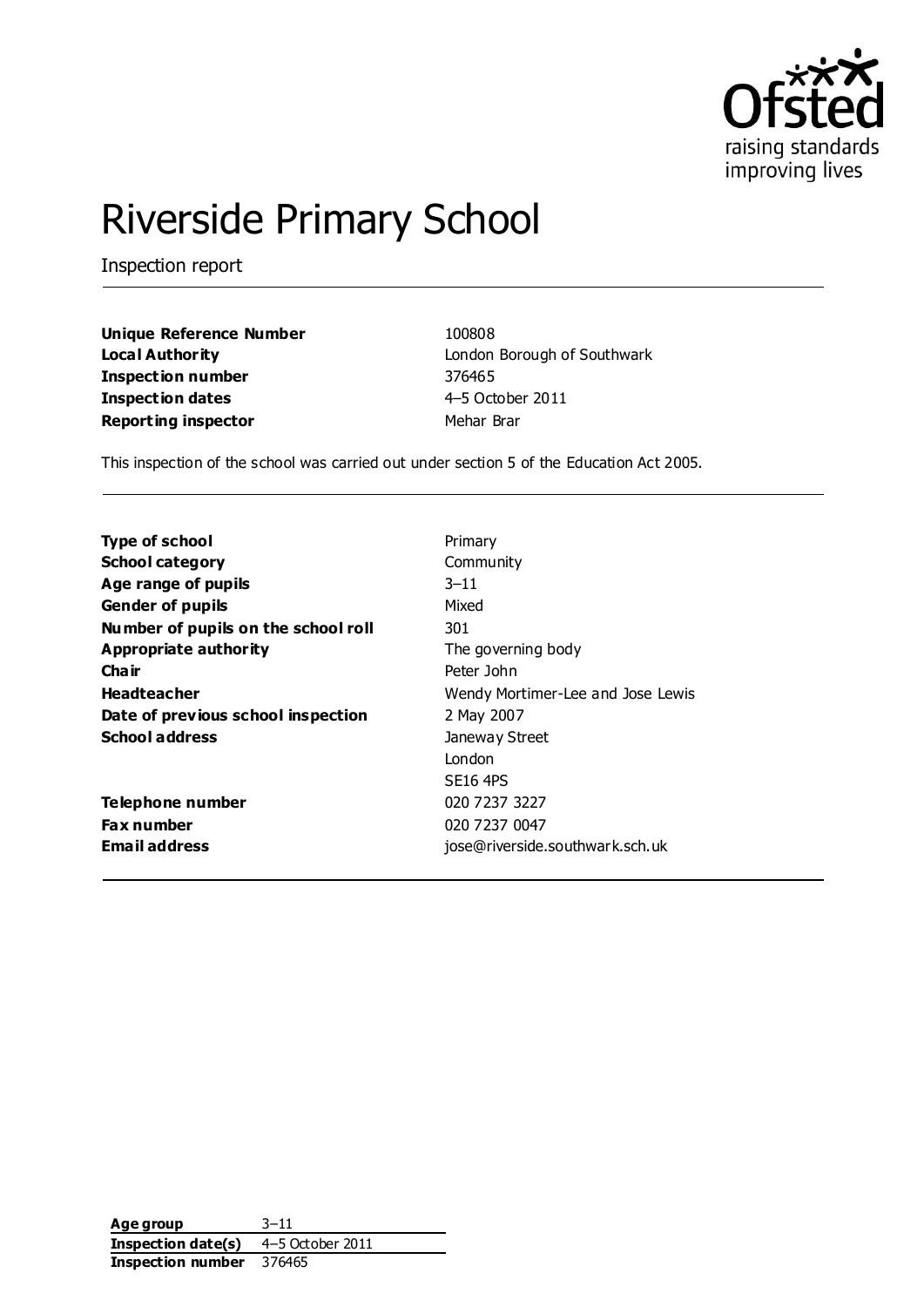The Office for Standards in Education, Children's Services and Skills (Ofsted) regulates and inspects to achieve excellence in the care of children and young people, and in education and skills for learners of all ages. It regulates and inspects childcare and children's social care, and inspects the Children and Family Court Advisory Support Service (Cafcass), schools, colleges, initial teacher training, work-based learning and skills training, adult and community learning, and education and training in prisons and other secure establishments. It assesses council children's services, and inspects services for looked after children, safeguarding and child protection.

Further copies of this report are obtainable from the school. Under the Education Act 2005, the school must provide a copy of this report free of charge to certain categories of people. A charge not exceeding the full cost of reproduction may be made for any other copies supplied.

If you would like a copy of this document in a different format, such as large print or Braille, please telephone 0300 123 4234, or email enquiries@ofsted.gov.uk.

You may copy all or parts of this document for non-commercial educational purposes, as long as you give details of the source and date of publication and do not alter the information in any way.

To receive regular email alerts about new publications, including survey reports and school inspection reports, please visit our website and go to 'Subscribe'.

Piccadilly Gate Store St **Manchester** M1 2WD

T: 0300 123 4234 Textphone: 0161 618 8524 E: enquiries@ofsted.gov.uk W: www.ofsted.gov.uk

**Ofsted** 

© Crown copyright 2011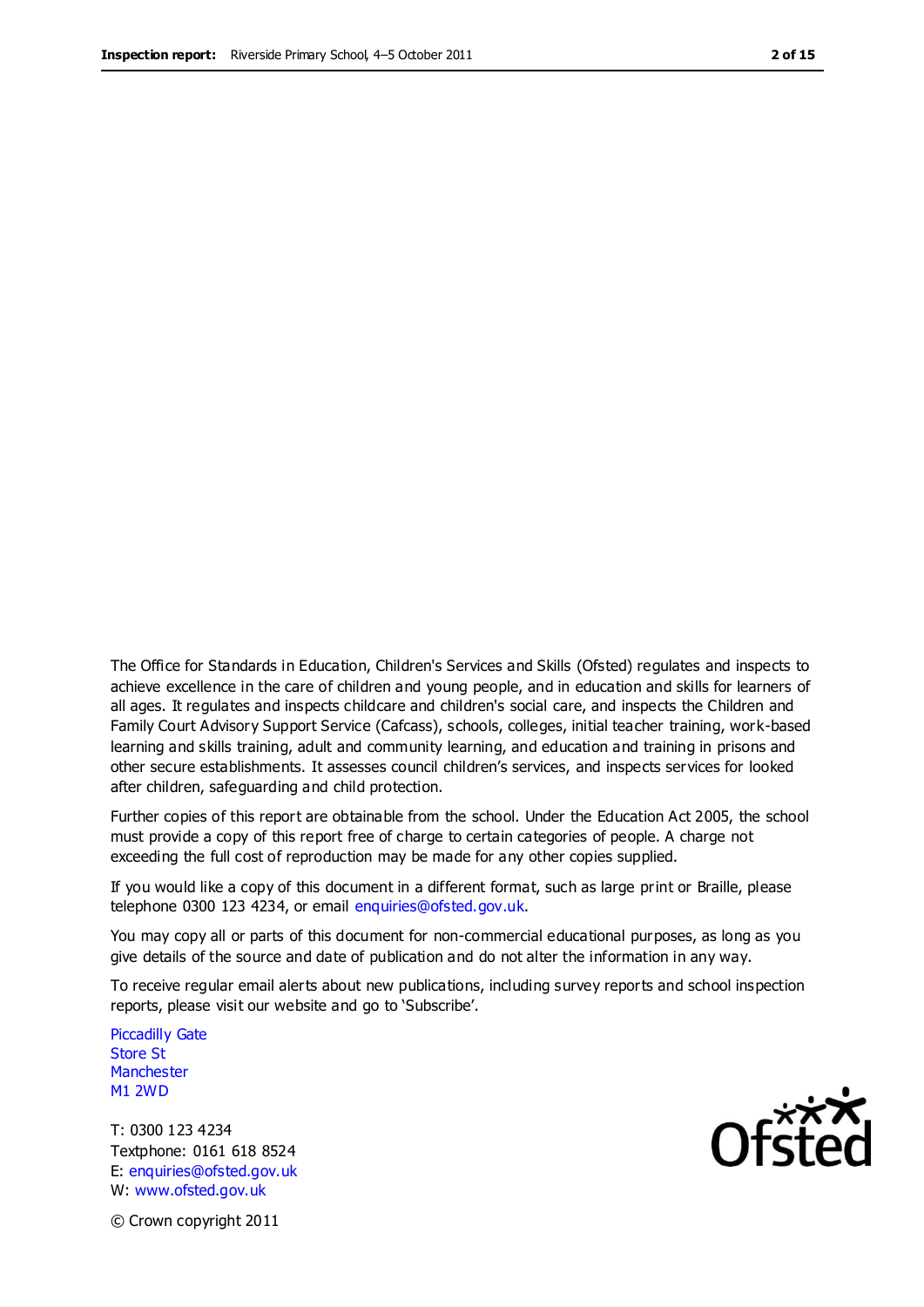# **Introduction**

This inspection was carried out by three additional inspectors. In total, 21 lessons or part lessons were observed. Ten teachers were seen teaching, along with teaching assistants. Meetings were held with the staff and the Chair of the Governing Body. Inspectors evaluated the responses of parents and carers in the 138 questionnaires returned, and the responses of staff in 22 questionnaires. Discussions were held with groups of pupils in addition to the analysis of their 101 questionnaires. Inspectors observed the school's work, and looked at the improvement plans, policies, samples of pupils' work and assessment information.

The inspection team reviewed many aspects of the school's work. It looked in detail at a number of key areas.

- What the school does so well to achieve high results by the end of Year 6.
- The quality of learning and progress of pupils currently in the school, especially in reading and writing in Key Stage 1 and in the Early Years Foundation Stage.
- How the curriculum, and teaching, enable all pupils to achieve highly in national tests.
- How effectively leaders are supporting learning throughout the school and the impact of this on the school's capacity to improve.

# **Information about the school**

Riverside is a larger than average school. Almost half the pupils are of White British heritage, and the other half of the school is made up of an extremely diverse range of cultural groups. The proportion of pupils who speak English as an additional language is above average. The percentage of pupils with special educational needs and/or disabilities is more than double the national average, within which the percentage of pupils with a statement of special educational needs is high. A large majority of these pupils have social and emotional difficulties. The proportion of pupils known to be eligible for free school meals is much higher than average. The Early Years Foundation Stage is made up of a Nursery and two Reception classes. The school has received the Activemark, Eco-Schools Silver Certificate and Healthy Schools Award. Since the last inspection, there have been considerable changes to staffing.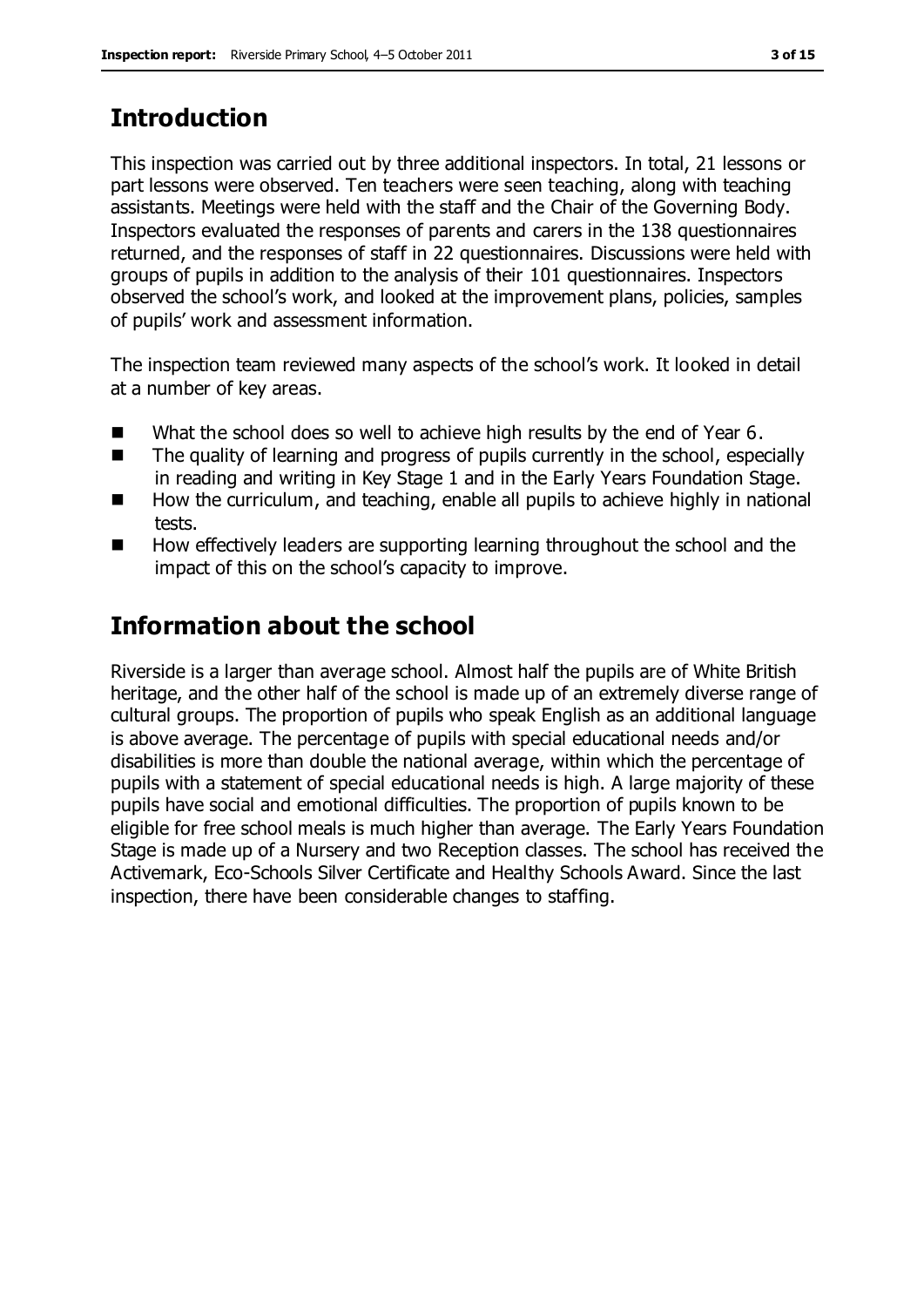# **Inspection judgements**

| Overall effectiveness: how good is the school?  |  |
|-------------------------------------------------|--|
| The school's capacity for sustained improvement |  |

# **Main findings**

Riverside is an outstanding school. It meets the needs of its pupils very effectively, so that they are exceptionally well prepared for their future lives. One parent reflected the views of many by saying, 'The teachers really care about the children being happy as well as doing well academically'. Inspectors endorse this view.

The consultative and focused approach of the two co-headteachers promotes determination and unwavering commitment, throughout the school, to ensure the success of every pupil. Outstanding care, guidance and support, when combined with good teaching and learning and a very well organised flexible curriculum, enables pupils to reach high levels of attainment by the end of Year 6.

Sensitive and focused support helps pupils to feel outstandingly safe and secure while quickly developing a very strong sense of self-belief. The school is rigorous about ensuring that all pupils receive an equal opportunity to achieve well; both of these features are thus outstanding. There are no differences in achievement between any groups of pupils. All pupils feel very safe in school as a result of outstanding care, guidance and support. This promotes outstanding behaviour from all pupils, and a happy and highly inclusive school.

The outstanding curriculum provides opportunities to learn about issues and perspectives important to pupils, sometimes at the request of pupils. The school helps pupils understand, for example, local community tensions and global disparities. An inclusive and reflective ethos within a harmonious community, where pupils are curious about the world and want to understand its beauty and difficulties, demonstrates their excellent spiritual, moral, social and cultural development. Outstanding partnerships with others enhance the curriculum, pupils' cultural development and the care provided for their individual needs.

Senior leaders, including the governing body, have embedded high ambitions for all pupils in the school, and involved middle leaders in developing and implementing well-planned improvements. Leaders have managed to sustain, for the fourth year in a row, high attainment by the end of Year 6. Attainment by the end of Year 2 is improving steadily and is now broadly in line with the national average, although levels of attainment in writing continue to be stubbornly low by the end of Year 2. As such, this remains a key area for development, which is linked to ensuring that children make more rapid progress in using letters and sounds (phonics) in the Early Years Foundation Stage and have wider opportunities for writing. Writing is also a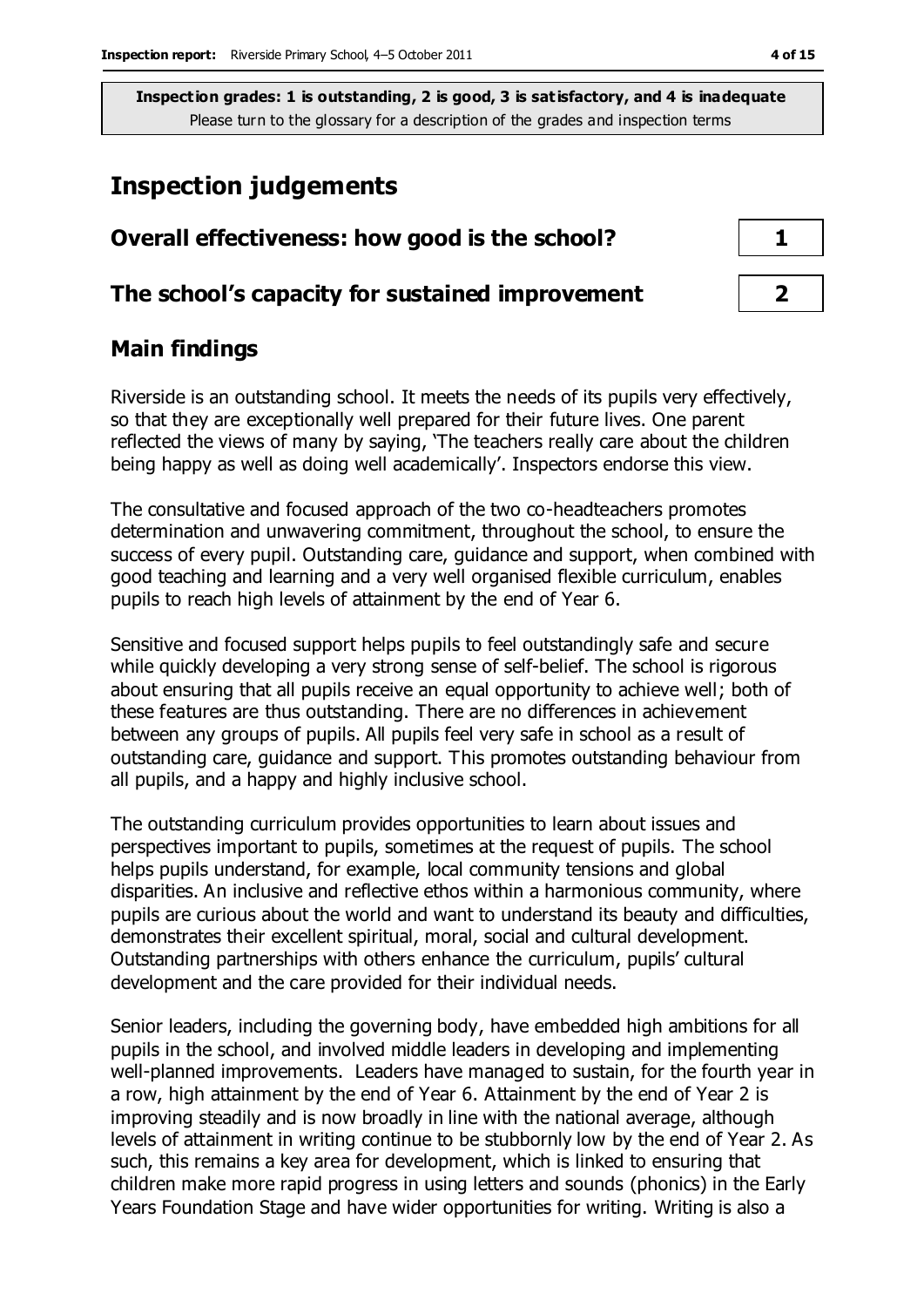whole-school focus in the drive to help even more pupils reach the very highest levels of attainment. Leaders' commitment to pupils' wider personal development is evident in their outstanding awareness of how to adopt healthy lifestyles.

Since the last inspection, outcomes and the overall effectiveness of the school have improved from good to become outstanding and the school as a whole has moved up a grade boundary. Senior leaders combine clarity of vision with carefully considered actions. They analyse information about pupils' progress and their wider development to identify what could be improved. Their evaluation of school effectiveness is good. Leaders check the quality of teaching but are not yet as tightly focused on checking pupils' learning. While some lessons are outstanding, leaders are ambitious to ensure that more are at this level in the school as a whole. The Early Years Foundation Stage has recently gone through a considerable amount of change and staff are correctly working to make learning as exciting and challenging as possible; this remains a focus of development. Taking all of these different features into account, the school's capacity to improve is good.

# **What does the school need to do to improve further?**

- Build on the work already started to enhance the quality of teaching and learning to become outstanding by:
	- increasing independent learning in the school as a whole and especially in  $\equiv$ the Early Years Foundation Stage
	- maintaining the whole school focus on writing, especially ensuring that younger children are able to use phonics to aid the development of both reading and writing
	- check the quality of learning more rigorously when monitoring lessons.  $\equiv$

# **Outcomes for individuals and groups of pupils 1**

Pupils' outstanding achievement is underpinned by good learning and very effective one-to-one and group support. This is further aided by pupils having interesting and/or challenging activities to do. In the words of one pupil, 'It's fun  $-$  you don't even know you are learning, you are just having fun.' Pupils work very hard in lessons and they keenly work together. Their outstanding behaviour helps them to respect others and listen attentively. They enjoy activities, as seen when Year 6 were building the tallest tower possible out of spaghetti and marshmallows to support an egg. The task gave them opportunities to direct their own learning, manage time, resources and each other. They could devise their own solutions and learn how to interpret design briefs. In the school as a whole, there is not yet enough of this kind of outstanding learning because sometimes structured teaching limits opportunities for pupils to develop their independent learning skills to very best effect.

Pupils often feel school is a sanctuary from their home lives. As a result of how the school helps pupils learn and develop, it is not unusual for all Year 6 pupils to reach the expected Level 4 in English and mathematics. This level of attainment was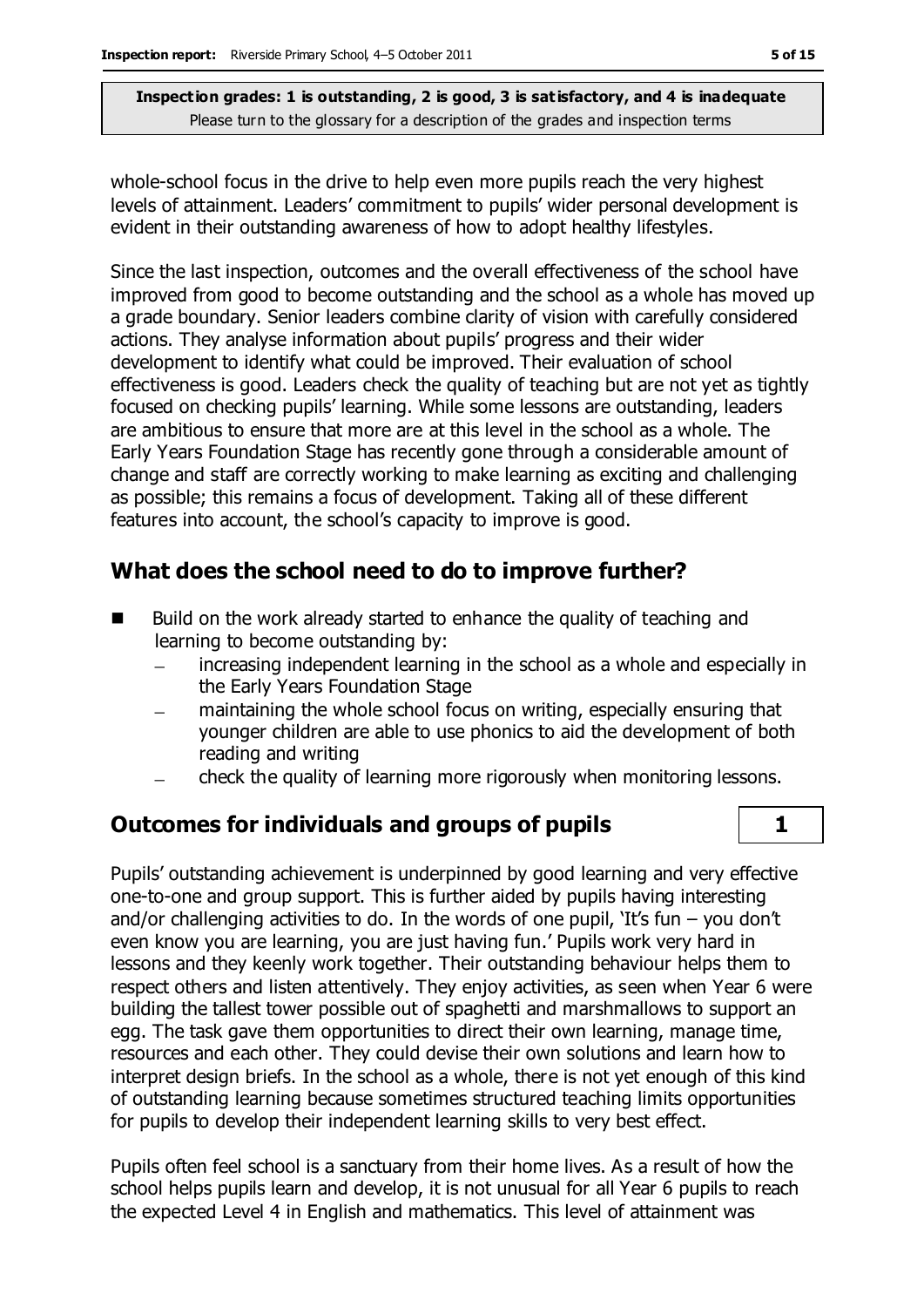already evident when pupils evaluated texts, data and film footage to gather and interpret evidence about a crime. Almost half of all pupils attain the higher Level 5 in mathematics, and over two thirds gain this level in English. There is a concerted effort to help an even greater proportion of the most-able pupils to do as well as possible in writing, as pupils tend to do better in reading than writing.

The quality of learning for all pupils, including those with special educational needs and/or disabilities, is good because teaching ensures systematic learning. Progress for this group, like others, is not yet outstanding, as there is a little unevenness about how well pupils make progress in some year groups. Pupils know their targets and are very keen to improve. Those learning English as an additional language make at least good progress. Typically, they benefit from plenty of support where effective visual and practical activities help to extend their language skills.

Pupils needing help with reading benefit from targeted small group work. These sessions ensure that pupils practise skills and develop confidence. However, while pupils do well in the long run, there is room for more rigour and pace in the teaching of letters and sounds earlier on in pupils' school life in order to avoid the extensive amount of catch-up and consolidation that is currently needed later in the school. Work has securely begun on this, for example in Years 1 and 2.

Learning in the arts is strong. For example, the designs for hats, bags and shoes were of high quality and inspired by the work of several famous designers. Pupils thoroughly enjoyed working with The Royal Ballet School, The Design Museum and The Globe Theatre to make learning fun, challenging and meaningful. Through guidance about healthy eating and opportunities for sport, exercise, dance and outdoor learning, pupils are taking their learning about healthy living home to their families, which is very impressive. The school has consequently been successful in achieving its Healthy Schools Award and Activemark.

| Pupils' achievement and the extent to which they enjoy their learning                                       |               |
|-------------------------------------------------------------------------------------------------------------|---------------|
| Taking into account:                                                                                        |               |
| Pupils' attainment <sup>1</sup>                                                                             |               |
| The quality of pupils' learning and their progress                                                          | $\mathcal{P}$ |
| The quality of learning for pupils with special educational needs and/or disabilities<br>and their progress | 2             |
| The extent to which pupils feel safe                                                                        |               |
| Pupils' behaviour                                                                                           |               |
| The extent to which pupils adopt healthy lifestyles                                                         |               |
| The extent to which pupils contribute to the school and wider community                                     | 2             |

These are the grades for pupils' outcomes

 $\overline{a}$ 

<sup>1</sup> The grades for attainment and attendance are: 1 is high; 2 is above average; 3 is broadly average; and 4 is low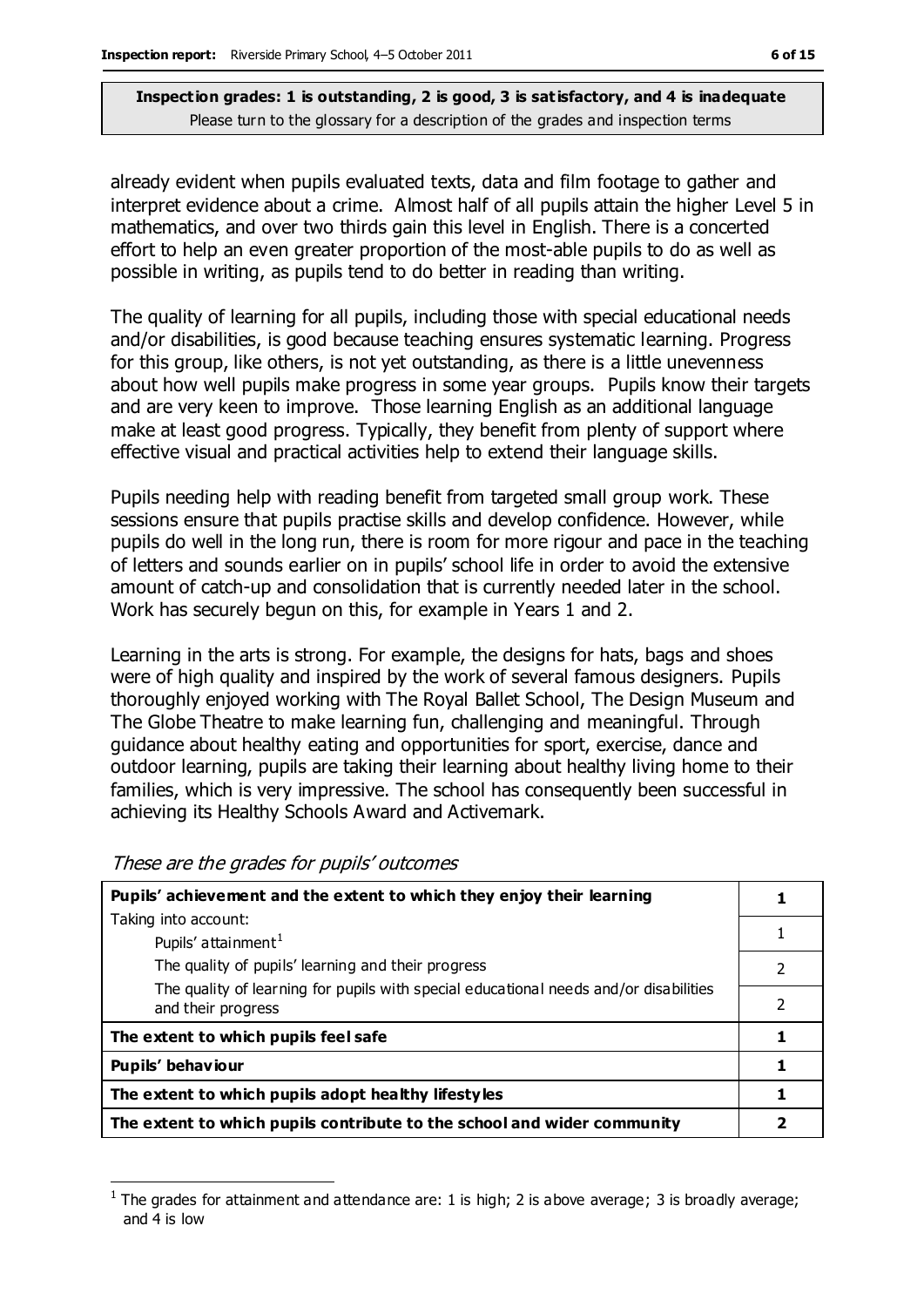| The extent to which pupils develop workplace and other skills that will<br>contribute to their future economic well-being |  |
|---------------------------------------------------------------------------------------------------------------------------|--|
| Taking into account:<br>Pupils' attendance <sup>1</sup>                                                                   |  |
| The extent of pupils' spiritual, moral, social and cultural development                                                   |  |

### **How effective is the provision?**

Booster classes and many extra support activities are excellent features of the curriculum that underpin pupils' outstanding achievement. Displays around the school show the very interesting range of activities. Visits are numerous and pupils use the outside grounds very effectively to enrich their learning. This was evident during the exciting cross-curricular projects, such as murder mysteries. The antibullying workshops were very impressive, contributing much to why pupils feel so safe. Pupils gain a great deal from the wide range of clubs. A cross-curricular study of construction principles shows the richness of the curriculum and enables pupils to achieve very well in different subjects beyond the basics. Pupils are encouraged to contribute ideas. For example, they requested that the study of the Second World War included more detail about the perspective of the Jewish community. Pupils have also taken part in an extensive study about the recent London riots. The school has the Eco-award for such things as the upkeep of a piece of land belonging to the community; they use this land to learn about sustainability issues.

Teachers and leaders identify pupils' difficulties and social and emotional needs early, and provide highly effective targeted support to help pupils continue to learn and develop. Progress in lessons is well supported by imaginative teaching that is structured and paced to engage pupils' interest and effort. For example, Year 3 pupils used role play to express emotions of characters they had just learnt about in a story read together. Teachers ask thought-provoking questions, to aid their assessments about pupils' learning, but they do not always develop these well enough to promote deeper independent thinking. This is a factor in why teaching is not outstanding overall. Some lessons have a tremendous buzz of excitement but some lessons miss the 'wow' factor that makes independent leaning outstanding.

The school knows its pupils as individuals. It uses this knowledge to ensure that pupils feel safe, confident and happy in school, including the most vulnerable pupils. The school works closely with their families, and other partners such as the school counsellor, to ensure that both academic and social and emotional support is readily available. The foundations laid by this care build attitudes and relationships that enable pupils to achieve very well. Strong relationships with parents and carers, and a school ethos that welcomes pupils into a safe and caring environment, enables good attendance by almost all pupils.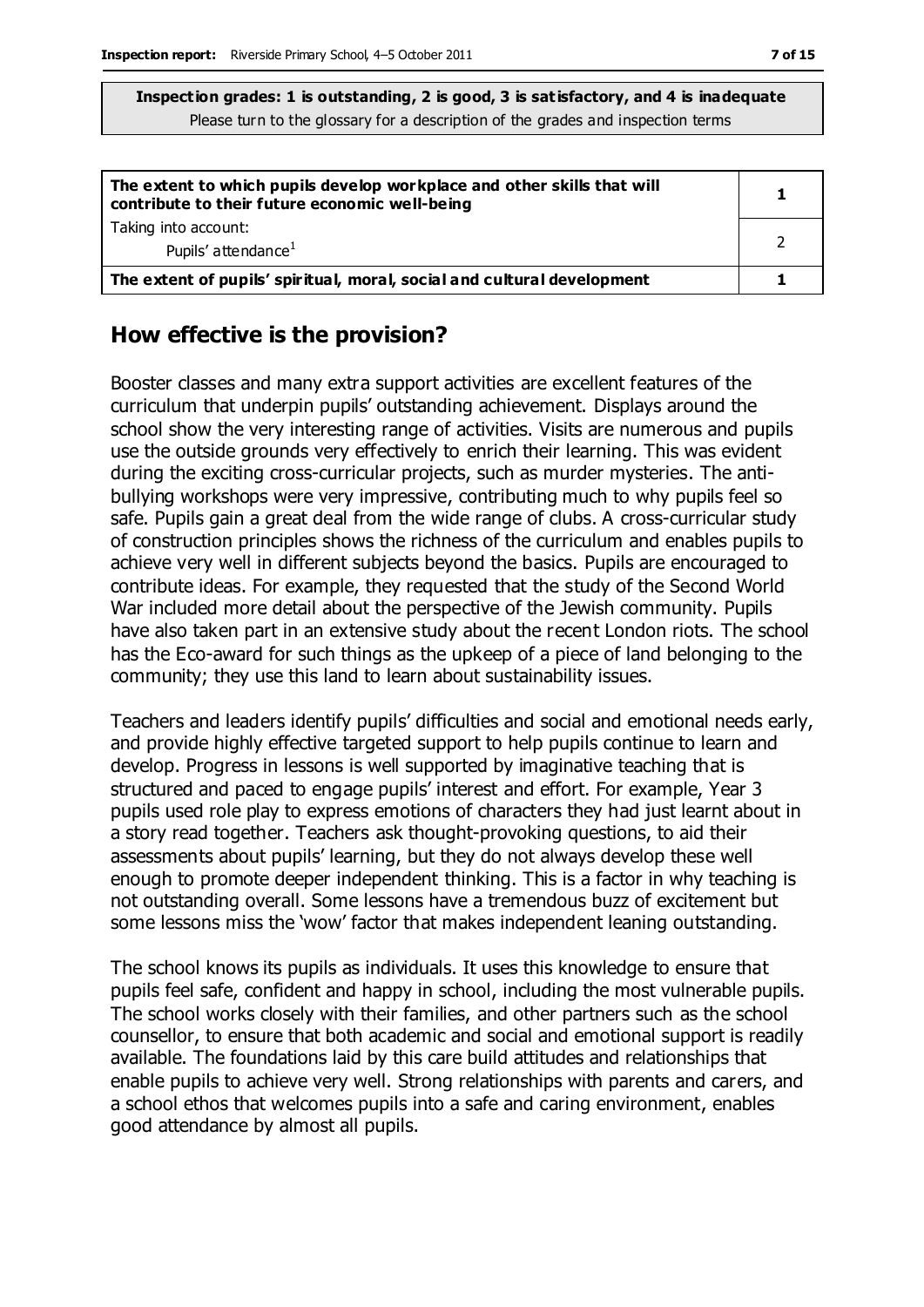These are the grades for the quality of provision

| The quality of teaching                                                                                    |  |
|------------------------------------------------------------------------------------------------------------|--|
| Taking into account:                                                                                       |  |
| The use of assessment to support learning                                                                  |  |
| The extent to which the curriculum meets pupils' needs, including, where<br>relevant, through partnerships |  |
| The effectiveness of care, guidance and support                                                            |  |

### **How effective are leadership and management?**

Both of the co-headteachers, together with an active governing body, have helped develop a clear vision for the school. This is fully supported by all staff who work with commitment and enthusiasm to ensure that all pupils have equal opportunities to succeed at the highest level. Discrimination at any level is not tolerated and this helps to make this an exceptionally racially harmonious school, where pupils show immense respect for each other and the staff.

Self-evaluation is effective. School leaders at all levels are beginning to evaluate learning as well as teaching but there is more to do to make this outstanding. They have successfully developed the skills of teachers to teach reading, with good impact on reading attainment in 2011 by the end of Year 2 and Year 6. This has necessitated a lot of catch-up in pupils' phonic skills, as they were low when pupils joined Year 1.

The governing body provides good support to the school and ensures that ambitious targets for improvement are set and achieved, and that challenging questions are asked about the work of the school. Safeguarding procedures are well developed. They meet all government guidelines. Regular child-protection training, and updating of policies and procedures such as risk assessments, help protect pupils.

Community cohesion is good. The school has analysed its context and understands the local community well. Pupils understand what it means to be part of a diverse community reflecting different faiths and cultures. Links with other schools in the United Kingdom, and links with schools internationally, are growing. Links with the local community are well established. The school has evaluated the impact of its work. This has yet to establish itself within a cycle of improvement to lift community cohesion to become outstanding in the future.

| The effectiveness of leadership and management in embedding ambition and<br>driving improvement | ּ |
|-------------------------------------------------------------------------------------------------|---|
| Taking into account:                                                                            |   |
| The leadership and management of teaching and learning                                          |   |
| The effectiveness of the governing body in challenging and supporting the                       |   |

These are the grades for leadership and management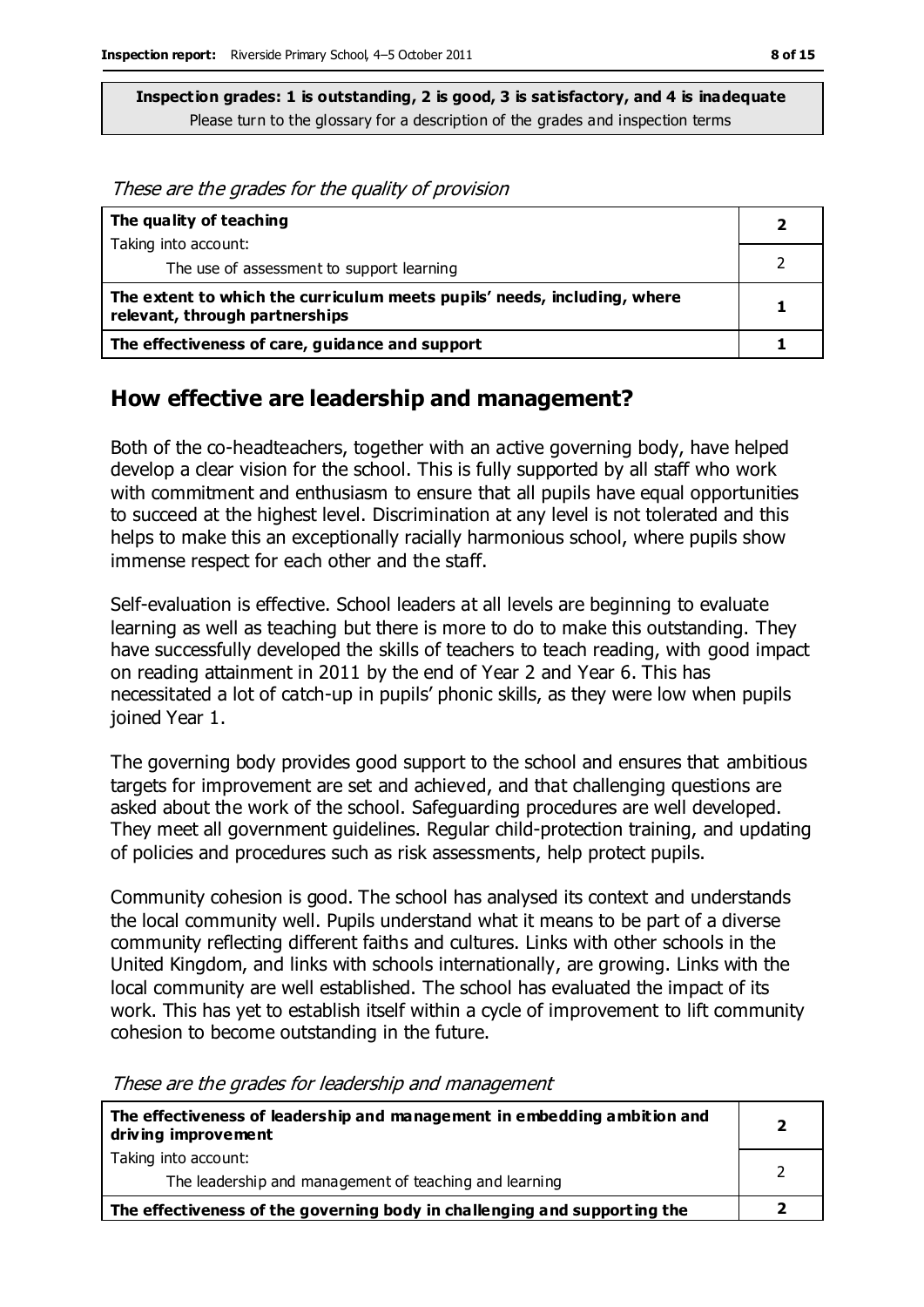| school so that weaknesses are tackled decisively and statutory responsibilities<br>met                 |                         |
|--------------------------------------------------------------------------------------------------------|-------------------------|
| The effectiveness of the school's engagement with parents and carers                                   | $\mathbf{2}$            |
| The effectiveness of partnerships in promoting learning and well-being                                 |                         |
| The effectiveness with which the school promotes equality of opportunity and<br>tackles discrimination |                         |
| The effectiveness of safeguarding procedures                                                           | $\overline{\mathbf{2}}$ |
| The effectiveness with which the school promotes community cohesion                                    | 2                       |
| The effectiveness with which the school deploys resources to achieve value for<br>money                |                         |

# **Early Years Foundation Stage**

Caring staff help children settle into the Nursery happily. The close partnership with parents and carers ensures that children are soon known as unique individuals. Throughout the Nursery and Reception classes, children are very quickly helped to learn how to behave well, follow routines and gain the social, emotional and personal skills that are needed to continue learning well. Welfare procedures are effective in ensuring that children are safe and well cared for.

During the inspection, children's learning, progress and overall achievement, as seen, were satisfactory. Staff actively promoted the development of speaking and listening skills in a suitable way. For example, the children thoroughly enjoyed the story, 'We're Going on a Bear Hunt', and soon understood the pattern in the story and joined in, which is good practice. However, opportunities for shared reading with the teacher were missed. Teachers' often good questioning helps the children to use longer sentences. For example, when children explained how sticky mud might feel. Unfortunately, children were not subsequently able to explore real sticky mud, to support further learning.

Leaders have begun to drive a greater emphasis on teaching letters and sound (phonics). The teaching of this is satisfactory, but does not always allow the children enough opportunities to link their learning in a wide range of activities throughout the day. Children are interested in writing, although the range of resources and activities to promote this to very best effect are underdeveloped. Teachers are helping the children to listen well but on occasions this means that they are sitting on the carpet for too long. This limits the time available for independent, freely chosen activities. Staff are developing the outside learning opportunities and are aware that there is more to do.

The setting is led by two senior staff, who are experienced Early Years practitioners. Currently neither of them are based permanently in either the Nursery or Reception class. This is largely due to one of the leaders also being the Assistant Headteacher, and the other also being responsible for Years 1 and 2. At the beginning of this term, there were many changes in both teachers and assistants. Some staff are new to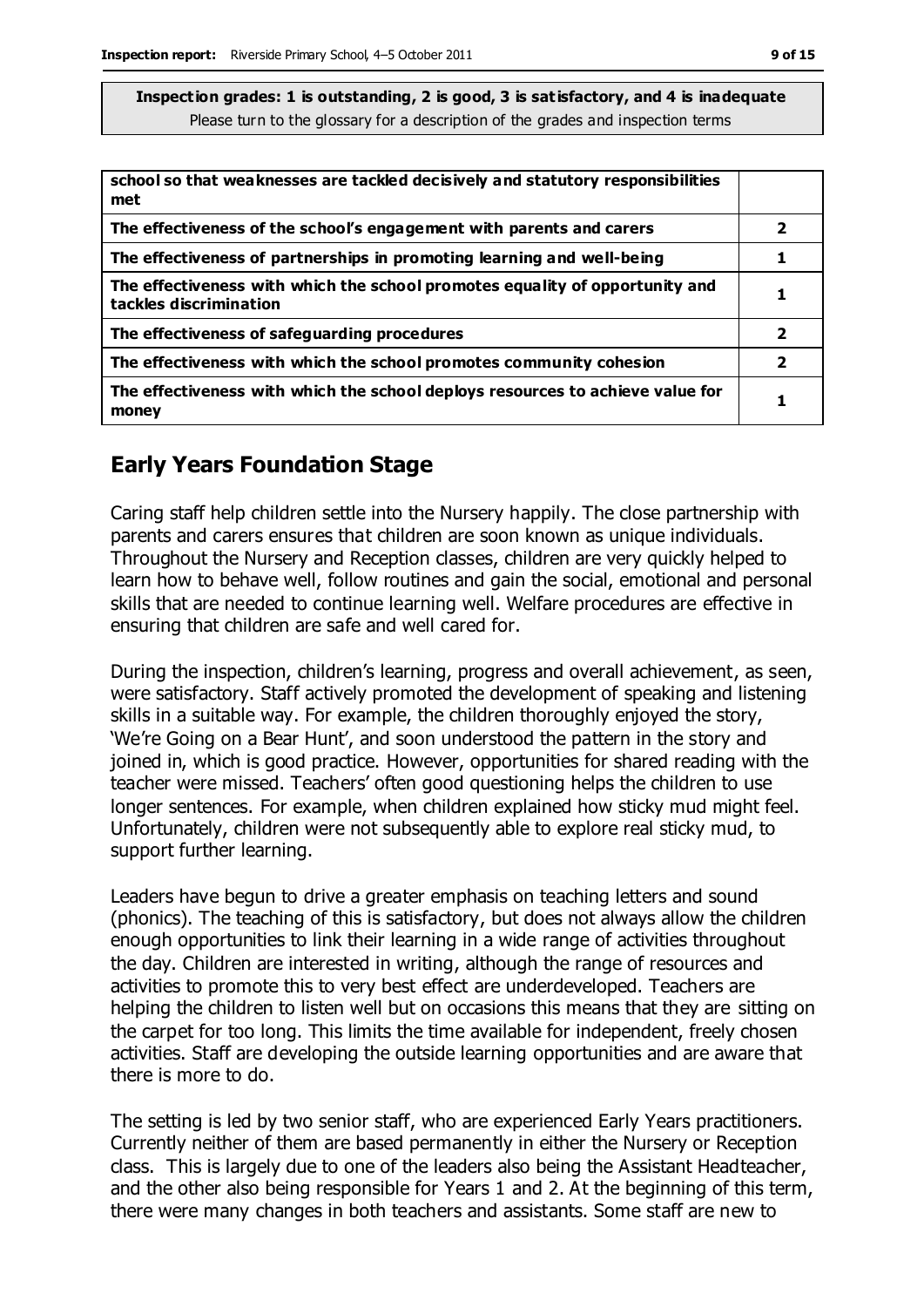teaching the youngest children. Added to this, the accommodation has been subject to major alterations in order to create a single Early Years Foundation Stage block. Senior leaders have not yet monitored the quality of teaching and learning this term beyond informal visits and through evaluation of planning. They do, however, have a clear vision about what needs to be done to restore past good provision and are busily working to extend teaching skills and enrich learning opportunities.

#### These are the grades for the Early Years Foundation Stage

| Overall effectiveness of the Early Years Foundation Stage                    |  |
|------------------------------------------------------------------------------|--|
| Taking into account:                                                         |  |
| Outcomes for children in the Early Years Foundation Stage                    |  |
| The quality of provision in the Early Years Foundation Stage                 |  |
| The effectiveness of leadership and management of the Early Years Foundation |  |
| Stage                                                                        |  |

### **Views of parents and carers**

There was a higher than average response rate to the questionnaires. The vast majority spoke very highly about the school. A typical comment expressed considerable satisfaction when saying, 'My children seem to love going to school.' Parents and carers are very happy that their children enjoy school, feel safe and that the school is led and managed effectively. They value the partnership the school develops with parents and carers. A few parents and carers indicated that the school could manage behaviour more effectively, consider the views of parents and carers more than at present and help parents and carers better to support their child's learning. Inspectors found the school manages behaviour very effectively. The school is rightly proud of its partnership with parents and carers, and is committed to making this partnership even stronger.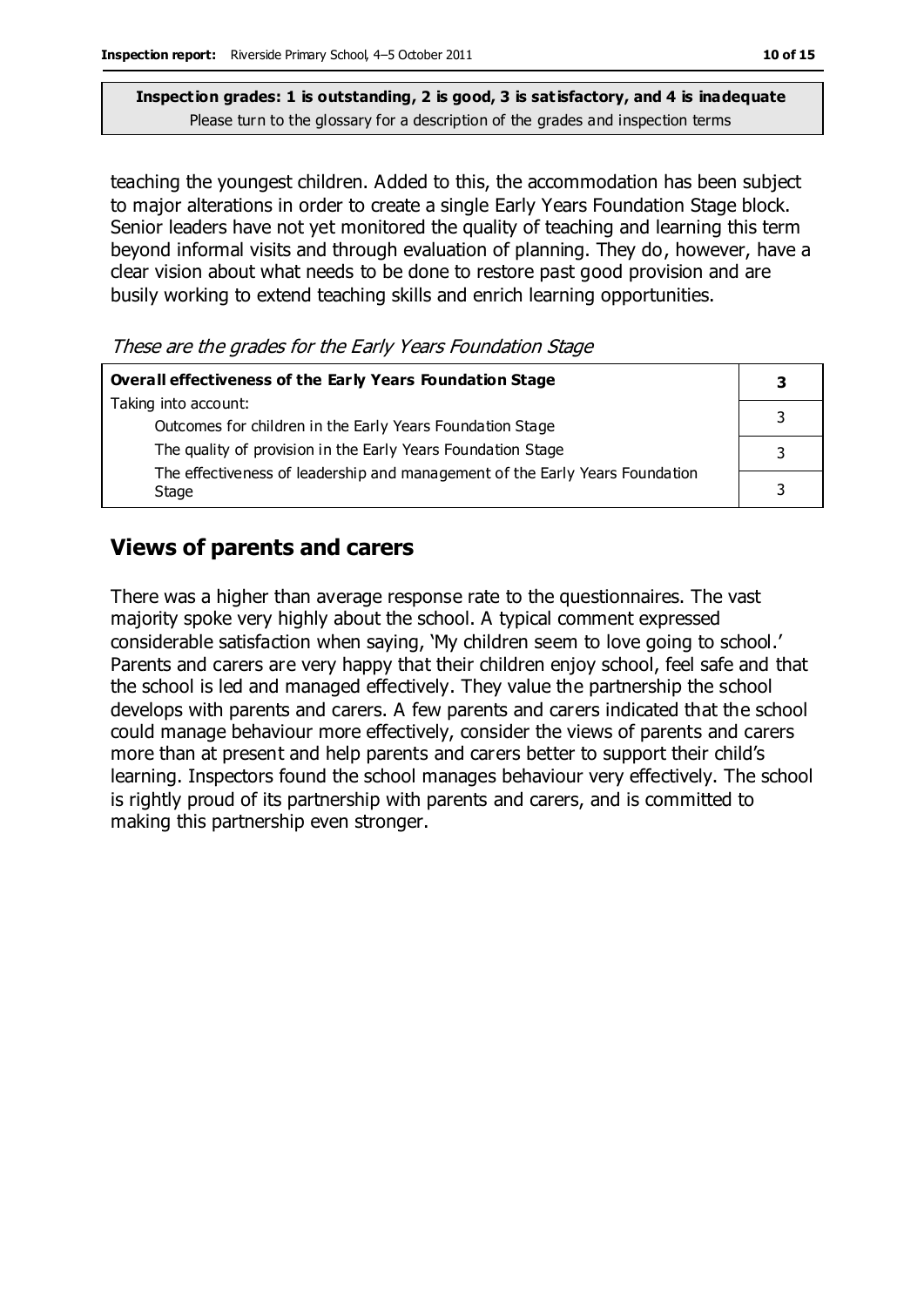#### **Responses from parents and carers to Ofsted's questionnaire**

Ofsted invited all the registered parents and carers of pupils registered at Riverside Primary School to complete a questionnaire about their views of the school.

In the questionnaire, parents and carers were asked to record how strongly they agreed with 13 statements about the school.

The inspection team received 138 completed questionnaires by the end of the on-site inspection. In total, there are 301 pupils registered at the school.

| <b>Statements</b>                                                                                                                                                                                                                                       | <b>Strongly</b><br>agree |               | Agree        |               | <b>Disagree</b> |                | <b>Strongly</b><br>disagree |                |
|---------------------------------------------------------------------------------------------------------------------------------------------------------------------------------------------------------------------------------------------------------|--------------------------|---------------|--------------|---------------|-----------------|----------------|-----------------------------|----------------|
|                                                                                                                                                                                                                                                         | <b>Total</b>             | $\frac{1}{2}$ | <b>Total</b> | $\frac{1}{2}$ | <b>Total</b>    | $\frac{1}{2}$  | <b>Total</b>                | $\frac{1}{2}$  |
| My child enjoys school                                                                                                                                                                                                                                  | 103                      | 75            | 35           | 25            | 0               | $\mathbf 0$    | $\mathbf 0$                 | $\mathbf 0$    |
| The school keeps my child<br>safe                                                                                                                                                                                                                       | 99                       | 72            | 38           | 28            | $\mathbf 0$     | $\mathbf 0$    | $\mathbf 0$                 | $\mathbf 0$    |
| The school informs me about<br>my child's progress                                                                                                                                                                                                      | 93                       | 67            | 39           | 28            | 3               | $\overline{2}$ | 3                           | $\overline{2}$ |
| My child is making enough<br>progress at this school                                                                                                                                                                                                    | 95                       | 69            | 36           | 26            | 5               | 4              | $\mathbf{1}$                | $\mathbf{1}$   |
| The teaching is good at this<br>school                                                                                                                                                                                                                  | 99                       | 72            | 39           | 28            | 0               | $\mathbf 0$    | $\mathbf 0$                 | $\mathbf 0$    |
| The school helps me to<br>support my child's learning                                                                                                                                                                                                   | 85                       | 62            | 42           | 30            | 6               | 4              | $\Omega$                    | $\mathbf 0$    |
| The school helps my child to<br>have a healthy lifestyle                                                                                                                                                                                                | 90                       | 65            | 46           | 33            | $\mathbf{1}$    | $\mathbf{1}$   | $\mathbf 0$                 | $\mathbf 0$    |
| The school makes sure that<br>my child is well prepared for<br>the future (for example<br>changing year group,<br>changing school, and for<br>children who are finishing<br>school, entering further or<br>higher education, or entering<br>employment) | 84                       | 61            | 39           | 28            | $\overline{4}$  | 3              | $\mathbf{1}$                | $\mathbf{1}$   |
| The school meets my child's<br>particular needs                                                                                                                                                                                                         | 83                       | 60            | 46           | 30            | 5               | 4              | $\mathbf 0$                 | $\mathbf 0$    |
| The school deals effectively<br>with unacceptable behaviour                                                                                                                                                                                             | 78                       | 57            | 48           | 35            | 6               | 4              | 1                           | $\mathbf{1}$   |
| The school takes account of<br>my suggestions and<br>concerns                                                                                                                                                                                           | 70                       | 51            | 51           | 37            | $\overline{7}$  | 5              | $\mathbf 0$                 | $\mathbf 0$    |
| The school is led and<br>managed effectively                                                                                                                                                                                                            | 96                       | 70            | 41           | 30            | $\pmb{0}$       | $\mathbf 0$    | $\mathbf 0$                 | $\mathbf 0$    |
| Overall, I am happy with my<br>child's experience at this<br>school                                                                                                                                                                                     | 100                      | 72            | 35           | 25            | 1               | 1              | $\mathbf 0$                 | 0              |

The table above summarises the responses that parents and carers made to each statement. The percentages indicate the proportion of parents and carers giving that response out of the total number of completed questionnaires. Where one or more parents and carers chose not to answer a particular question, the percentages will not add up to 100%.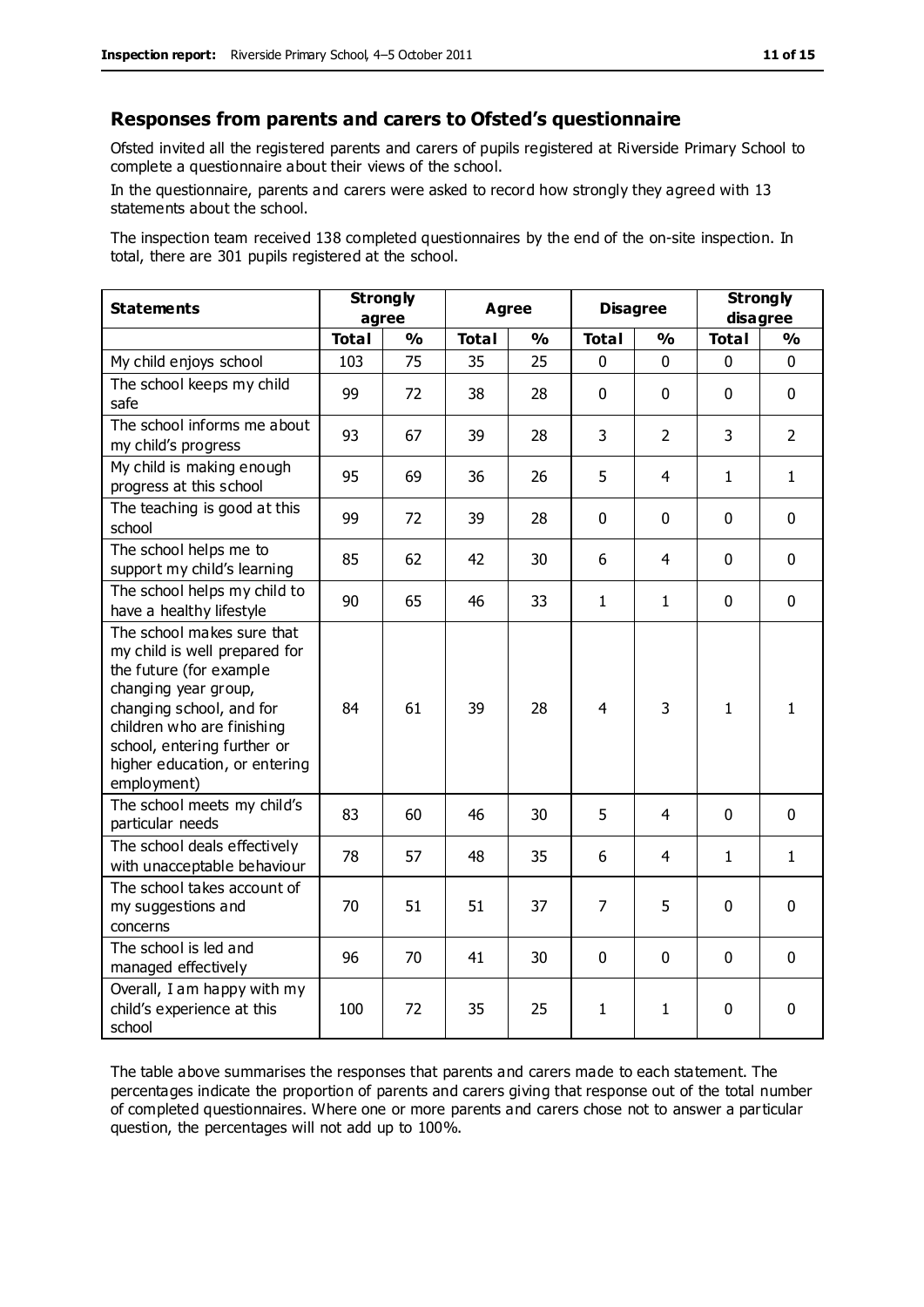# **Glossary**

# **What inspection judgements mean**

| <b>Grade</b> | <b>Judgement</b> | <b>Description</b>                                            |
|--------------|------------------|---------------------------------------------------------------|
| Grade 1      | Outstanding      | These features are highly effective. An outstanding           |
|              |                  | school provides exceptionally well for all its pupils' needs. |
| Grade 2      | Good             | These are very positive features of a school. A school        |
|              |                  | that is good is serving its pupils well.                      |
| Grade 3      | Satisfactory     | These features are of reasonable quality. A satisfactory      |
|              |                  | school is providing adequately for its pupils.                |
| Grade 4      | Inadequate       | These features are not of an acceptable standard. An          |
|              |                  | inadequate school needs to make significant                   |
|              |                  | improvement in order to meet the needs of its pupils.         |
|              |                  | Ofsted inspectors will make further visits until it           |
|              |                  | improves.                                                     |

### **Overall effectiveness of schools**

|                       |                    |      | Overall effectiveness judgement (percentage of schools) |                   |
|-----------------------|--------------------|------|---------------------------------------------------------|-------------------|
| <b>Type of school</b> | <b>Outstanding</b> | Good | <b>Satisfactory</b>                                     | <b>Inadequate</b> |
| Nursery schools       | 43                 | 47   |                                                         |                   |
| Primary schools       | h                  | 46   | 42                                                      |                   |
| Secondary             | 14                 | 36   | 41                                                      |                   |
| schools               |                    |      |                                                         |                   |
| Sixth forms           | 15                 | 42   | 41                                                      | 3                 |
| Special schools       | 30                 | 48   | 19                                                      |                   |
| Pupil referral        | 14                 | 50   | 31                                                      |                   |
| units                 |                    |      |                                                         |                   |
| All schools           | 10                 | 44   | 39                                                      |                   |

New school inspection arrangements were introduced on 1 September 2009. This means that inspectors now make some additional judgements that were not made previously.

The data in the table above are for the period 1 September 2010 to 08 April 2011 and are consistent with the latest published official statistics about maintained school inspection outcomes (see www.ofsted.gov.uk).

The sample of schools inspected during 2010/11 was not representative of all schools nationally, as weaker schools are inspected more frequently than good or outstanding schools.

Percentages are rounded and do not always add exactly to 100.

Sixth form figures reflect the judgements made for the overall effectiveness of the sixth form in secondary schools, special schools and pupil referral units.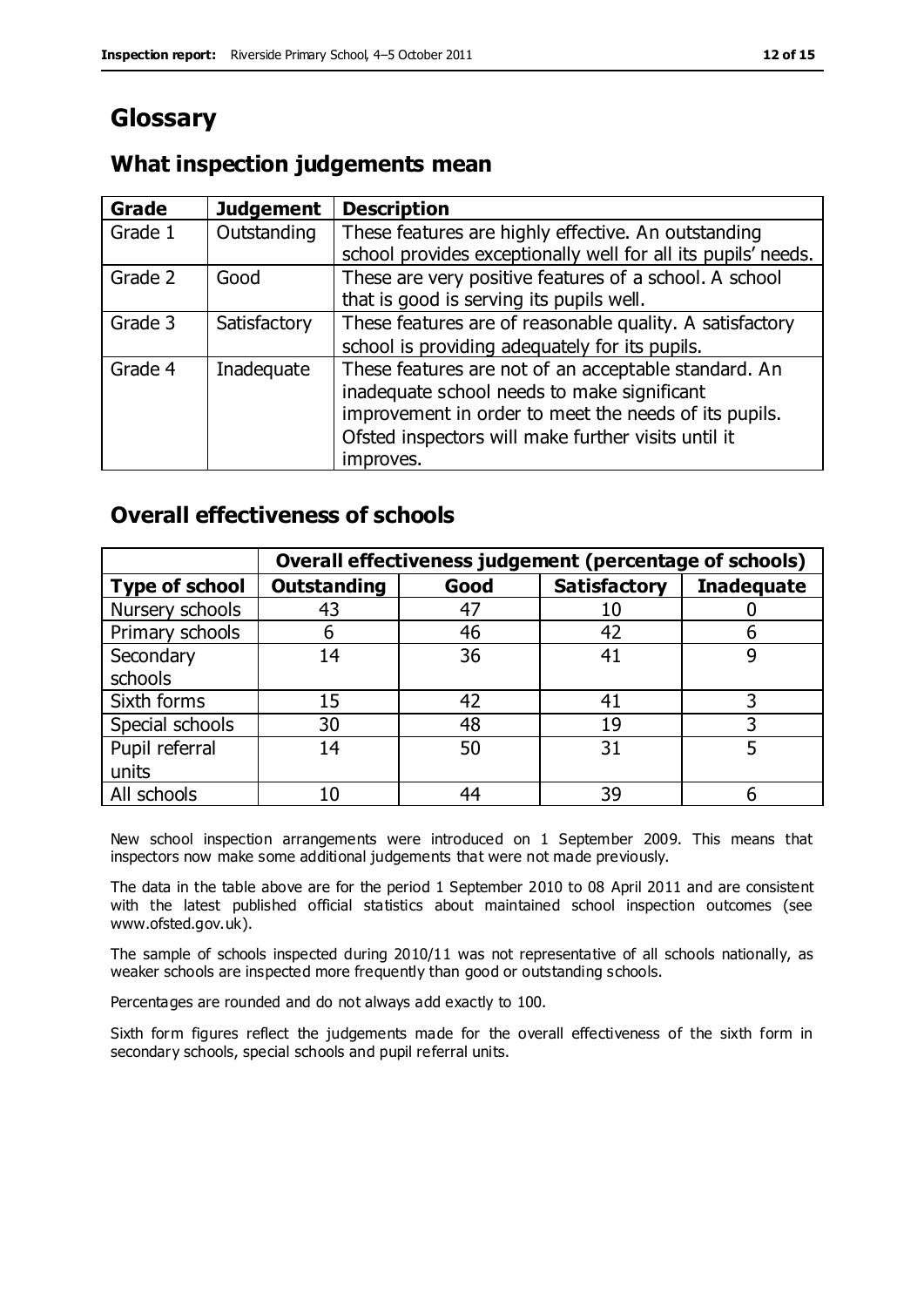# **Common terminology used by inspectors**

| Achievement:               | the progress and success of a pupil in their<br>learning, development or training.                                                                                                                                                                                                                                                |  |  |
|----------------------------|-----------------------------------------------------------------------------------------------------------------------------------------------------------------------------------------------------------------------------------------------------------------------------------------------------------------------------------|--|--|
| Attainment:                | the standard of the pupils' work shown by test and<br>examination results and in lessons.                                                                                                                                                                                                                                         |  |  |
| Capacity to improve:       | the proven ability of the school to continue<br>improving. Inspectors base this judgement on what<br>the school has accomplished so far and on the<br>quality of its systems to maintain improvement.                                                                                                                             |  |  |
| Leadership and management: | the contribution of all the staff with responsibilities,<br>not just the headteacher, to identifying priorities,<br>directing and motivating staff and running the<br>school.                                                                                                                                                     |  |  |
| Learning:                  | how well pupils acquire knowledge, develop their<br>understanding, learn and practise skills and are<br>developing their competence as learners.                                                                                                                                                                                  |  |  |
| Overall effectiveness:     | inspectors form a judgement on a school's overall<br>effectiveness based on the findings from their<br>inspection of the school. The following judgements,<br>in particular, influence what the overall<br>effectiveness judgement will be.                                                                                       |  |  |
|                            | The school's capacity for sustained<br>improvement.<br>Outcomes for individuals and groups of<br>H<br>pupils.<br>The quality of teaching.<br>ш<br>The extent to which the curriculum meets<br>٠<br>pupils' needs, including, where relevant,<br>through partnerships.<br>The effectiveness of care, guidance and<br>H<br>support. |  |  |
| Progress:                  | the rate at which pupils are learning in lessons and<br>over longer periods of time. It is often measured<br>by comparing the pupils' attainment at the end of a<br>key stage with their attainment when they started.                                                                                                            |  |  |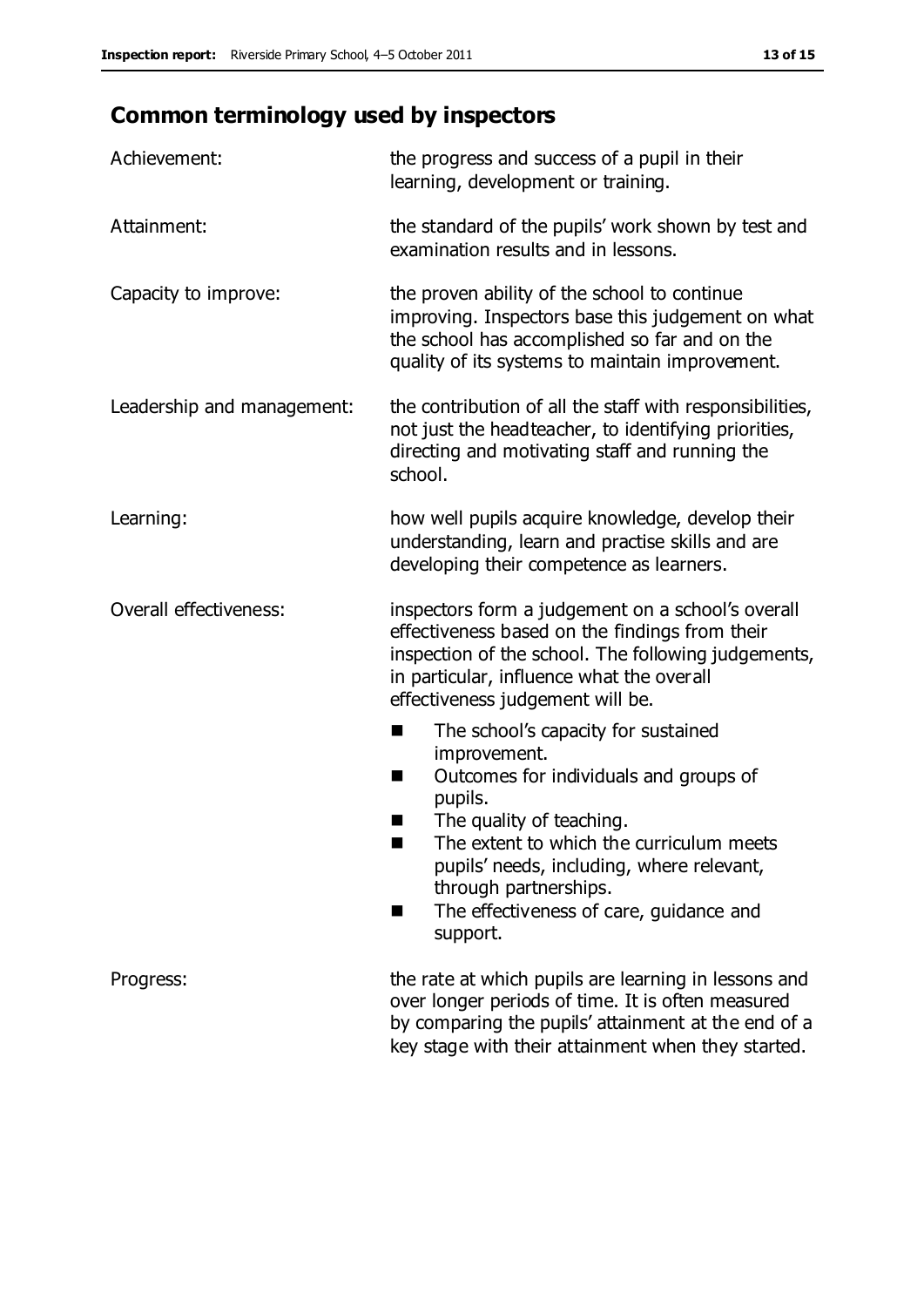#### **This letter is provided for the school, parents and carers to share with their children. It describes Ofsted's main findings from the inspection of their school.**

6 October 2011

Dear Pupils

#### **Inspection of Riverside Primary School, London SE16 4PS**

Thank you for welcoming us to your school. We enjoyed meeting you and speaking with you. We think that you go to a very caring school that helps you learn well. We know from the surveys you returned to us that we are agreeing with your views about the school. We have described your school as outstanding. By the time children leave your school, their results are often fantastic! This is because your teachers do their best to make learning enjoyable and you learn new skills well. Adults listen to you. If anything is making it difficult for you to learn, your teachers make sure that they give you all the help you need. All these things together help you want to work hard to learn as much as you can, and sometimes more than you think you can. We were very impressed by your art and music work and in the way that you have the chance to learn about many interesting things about the world in which you live. The partnerships with many people outside school help you to have many interesting and challenging activities to do.

You have a lovely school. Everybody cares for each other, and wants each other to do well. You try to keep yourselves healthy, help your families learn healthy habits and help keep the health of our environment. Keep up the good work!

Both your headteachers, and all the staff in the school, want this school to be improving all the time. We have agreed with them to make your school even better in the following ways.

- Look even more carefully at how well you learn in lessons so that even more lessons are outstanding.
- Keep improving writing, especially helping younger children with this by making faster progress in the way that they understand and use letters and sounds.
- Making sure that you do even more independent activities, especially in the Nursery and Reception classes.

It was a pleasure to meet you and I wish you every success in the future.

Yours sincerely

.

Mehar Brar Lead inspector